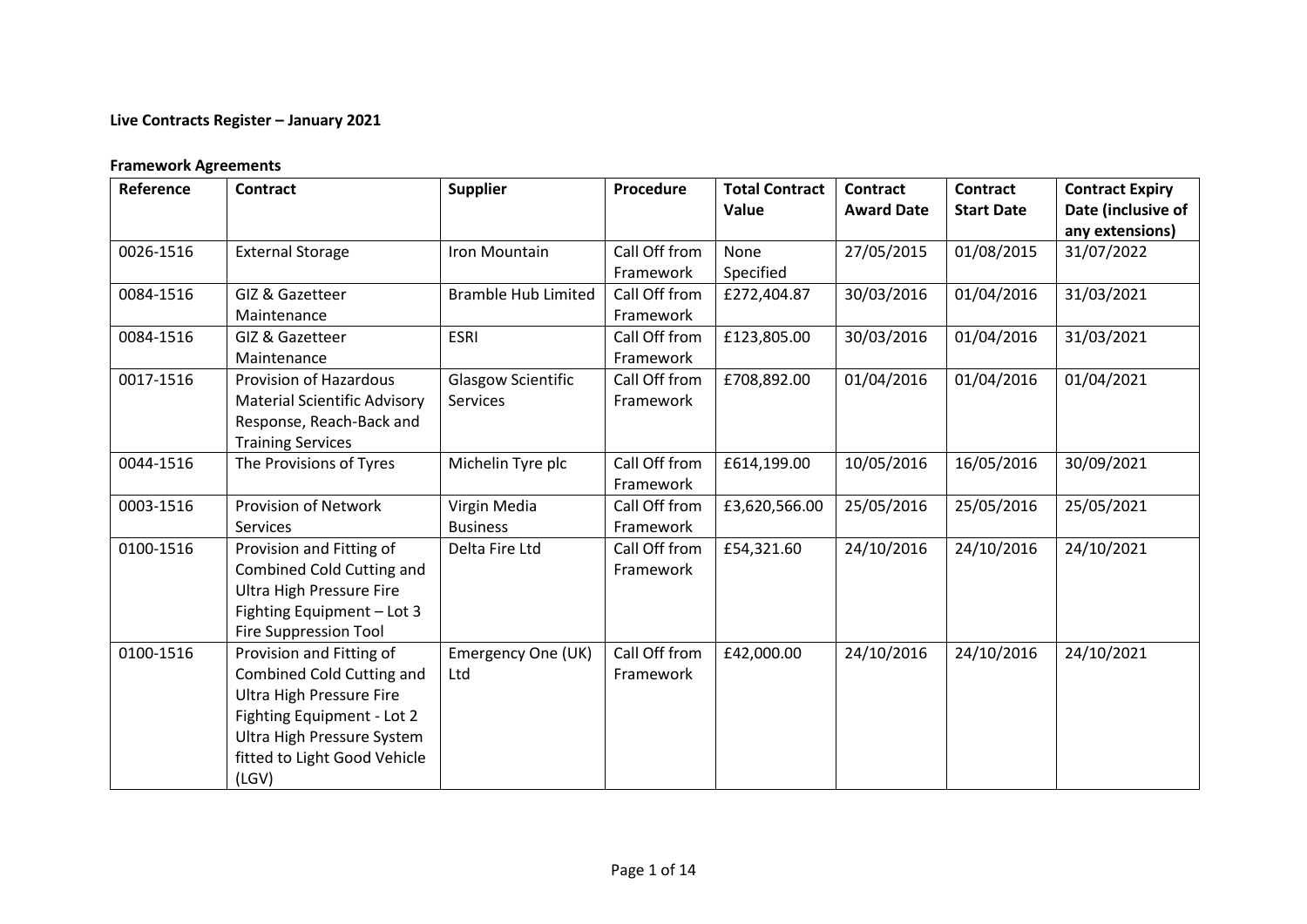| 0100-1516    | Provision and Fitting of<br>Combined Cold Cutting and<br>Ultra High Pressure Fire<br>Fighting Equipment. - Lot 1<br>Ultra High Pressure System<br><b>Fitted to Front Line</b><br>Appliance. | Terberg DTS (UK) Ltd                        | Call Off from<br>Framework | £92,806.00    | 24/10/2016 | 24/10/2016 | 24/10/2021 |
|--------------|---------------------------------------------------------------------------------------------------------------------------------------------------------------------------------------------|---------------------------------------------|----------------------------|---------------|------------|------------|------------|
| 0131-1516    | <b>Incident Command Tabards</b>                                                                                                                                                             | <b>Future Garments</b><br>Limited           | Call Off from<br>Framework | £68,203       | 04/04/2017 | 12/04/2017 | 11/04/2021 |
| F1A-001-1718 | Fire Kit                                                                                                                                                                                    | <b>Bristol Uniforms Ltd</b>                 | Call Off from<br>Framework | £11,760,000   | 29/06/2017 | 01/07/2017 | 30/06/2025 |
| 0185-1516    | <b>Firewall Replacements</b>                                                                                                                                                                | Insight Direct (UK)<br>Ltd                  | Call Off from<br>Framework | £101,466      | 05/09/2017 | 07/09/2017 | 06/09/2021 |
| F2O-012-1718 | Provision of MTFA PPE                                                                                                                                                                       | DSTO Ltd t/a<br>Head2Toe                    | Call Off from<br>Framework | £61,080       | 13/09/2017 | 13/09/2017 | 12/09/2021 |
| 0143-1516    | Provision and Installation of<br><b>Tablet Computers, Docking</b><br><b>Stations and Associated</b><br>Equipment within Fire<br>Service Vehicles                                            | Centerprise<br><b>International Limited</b> | Call Off from<br>Framework | £1,389,850    | 15/09/2017 | 18/09/2017 | 17/09/2021 |
| F4O-035-1718 | Provision of Rapid Response<br>Unit Body Builds                                                                                                                                             | Emergency One (UK)<br>Ltd                   | Call Off from<br>Framework | £6,571,406.00 | 29/11/2017 | 30/11/2017 | 29/11/2022 |
| F4O-042-1718 | Provision of 18 Tonne<br>Rescue Pump Body Builds                                                                                                                                            | Emergency One (UK)<br>Ltd                   | Call Off from<br>Framework | £3,861,120.00 | 03/01/2018 | 08/01/2018 | 07/01/2023 |
| F1O-050-1718 | Re-Issue Provision of Foul<br><b>Weather PPE</b>                                                                                                                                            | Safequip                                    | Call Off from<br>Framework | £1,150,800    | 23/01/2018 | 23/01/2018 | 22/01/2022 |
| F3O-047-1718 | Provision of Public<br><b>Consultation System</b>                                                                                                                                           | Delib Ltd                                   | Call Off from<br>Framework | £31,980       | 30/01/2018 | 10/02/2018 | 09/02/2022 |
| F3O-005-1819 | <b>Provision of Franking</b><br>Machines                                                                                                                                                    | In Progress                                 | Call Off from<br>Framework | £7,657.92     | 15/05/2018 | 31/05/2018 | 30/05/2021 |
| F5A-008-1819 | Provision of Mobile<br>Strategy (Mobile Voice and<br>Data Services)                                                                                                                         | <b>EE Ltd</b>                               | Call Off from<br>Framework | £478,800.00   | 12/07/2018 | 16/07/2018 | 15/07/2022 |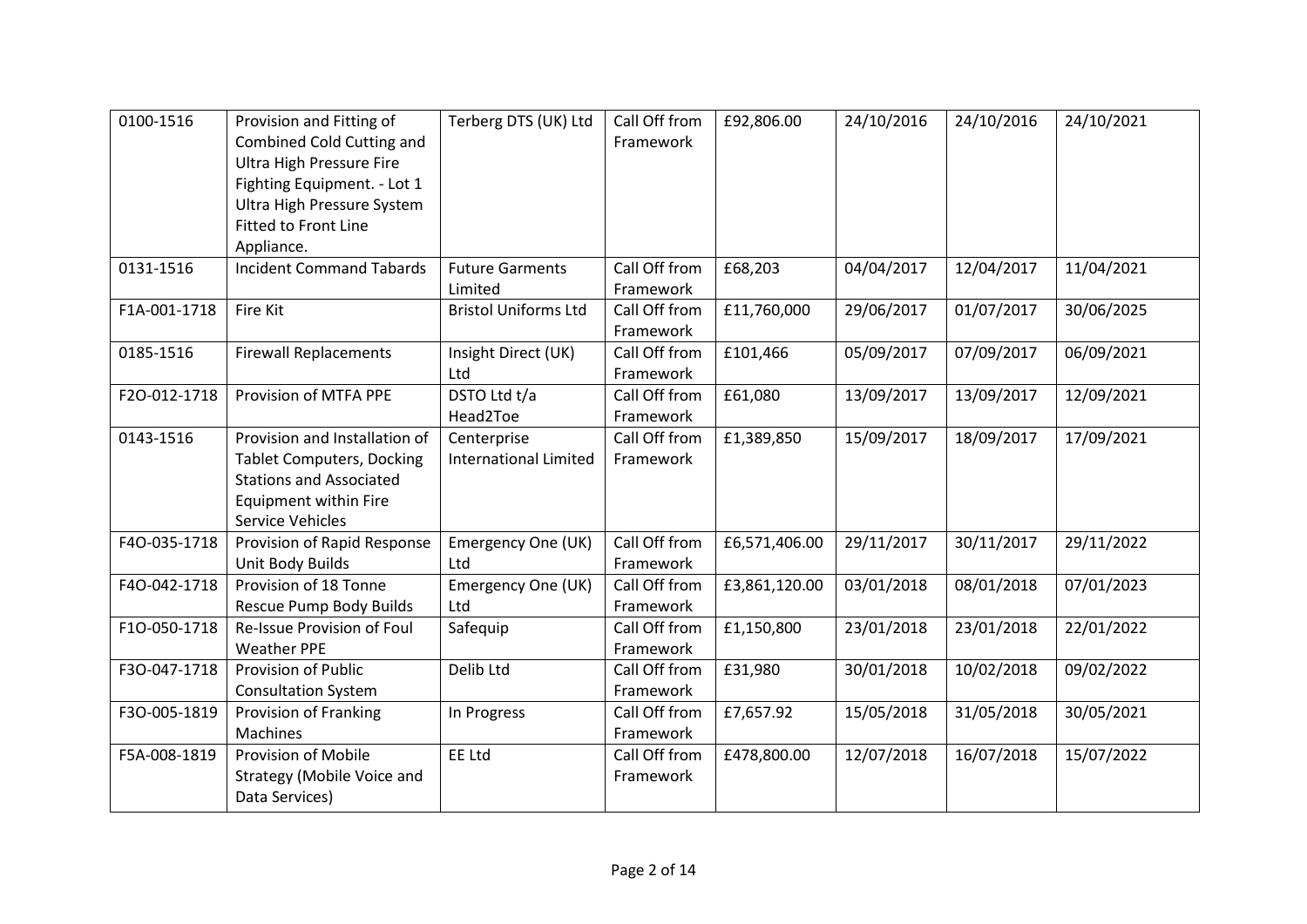| F5A-053-1718 | Provision of Multi<br><b>Functional Devices (MFDs)</b>                                  | <b>Apogee Corporation</b><br>Ltd        | Call Off from<br>Framework | £724,567.00 | 25/09/2018 | 01/04/2019 | 31/03/2024 |
|--------------|-----------------------------------------------------------------------------------------|-----------------------------------------|----------------------------|-------------|------------|------------|------------|
| F2A-049-1819 | and Managed Print Service<br><b>Provision of Medical</b><br>Oxygen and Industrial Gases | <b>BOC Limited</b>                      | Call Off from<br>Framework | £252,226    | 30/10/2018 | 01/11/2018 | 31/10/2022 |
| F4A-040-1819 | Provision of Water Rescue<br>Support Vehicle                                            | Angloco Limited                         | Call Off from<br>Framework | £49,776.00  | 08/11/2018 | 08/11/2018 | 07/11/2021 |
| F5A-052-1819 | Provision of Station End Kit                                                            | Computacentre                           | Call Off from<br>Framework | £512,189    | 14/11/2018 | 14/11/2018 | 13/11/2021 |
| F4A-034-1819 | <b>Vehicle Telematics</b><br><b>Equipment and Related</b><br><b>Services</b>            | EDC Systems T/A<br><b>Traffilog Ltd</b> | Call Off from<br>Framework | £357,856    | 12/12/2018 | 13/12/2018 | 31/03/2023 |
| T3C-040-1718 | <b>Counselling Services</b>                                                             | OH Assist Ltd                           | Call Off from<br>Framework | £172,753    | 07/01/2019 | 01/02/2019 | 31/01/2024 |
| F5A-078-1920 | <b>Provision of Nintex Licences</b><br>and Professional Services                        | Synergi IT                              | Call Off from<br>Framework | £138,000    | 22/01/2019 | 23/01/2019 | 22/01/2023 |
| F3A-055-1819 | Performance Management<br>System                                                        | InPhase Ltd                             | Call Off from<br>Framework | £101,000    | 29/01/2019 | 31/01/2019 | 31/01/2023 |
| F5A-041-1819 | <b>SIP Trunking Solution</b>                                                            | <b>BT PLC</b>                           | Call Off from<br>Framework | £804,513    | 01/02/2019 | 01/02/2019 | 31/01/2024 |
| F5A-085-1819 | Provision of ITIL Training                                                              | QA Apprenticeships                      | Call Off from<br>Framework | £32,869     | 06/02/2019 | 06/02/2019 | 05/02/2021 |
| F1A-069-1819 | <b>Hotpack Meals</b>                                                                    | Hotpack<br>International                | Call Off from<br>Framework | £70,000     | 01/03/2019 | 01/03/2019 | 01/03/2023 |
| F5A-091-1819 | Learnpro & PDRpro<br>Renewal                                                            | eFireService                            | Call Off from<br>Framework | £598,219    | 22/03/2019 | 25/03/2019 | 24/03/2022 |
| F5A-104-1819 | Provision of Qlikview<br>Licence Renewal and<br>Maintenance                             | Softcat PLC                             | Call Off from<br>Framework | £200,000    | 26/03/2019 | 29/03/2019 | 28/03/2023 |
| F4A-036-1920 | <b>Provided Cars</b>                                                                    | Volvo Car UK Limited                    | Call Off from<br>Framework | £35,484     | 17/06/2019 | 10/07/2019 | 09/07/2022 |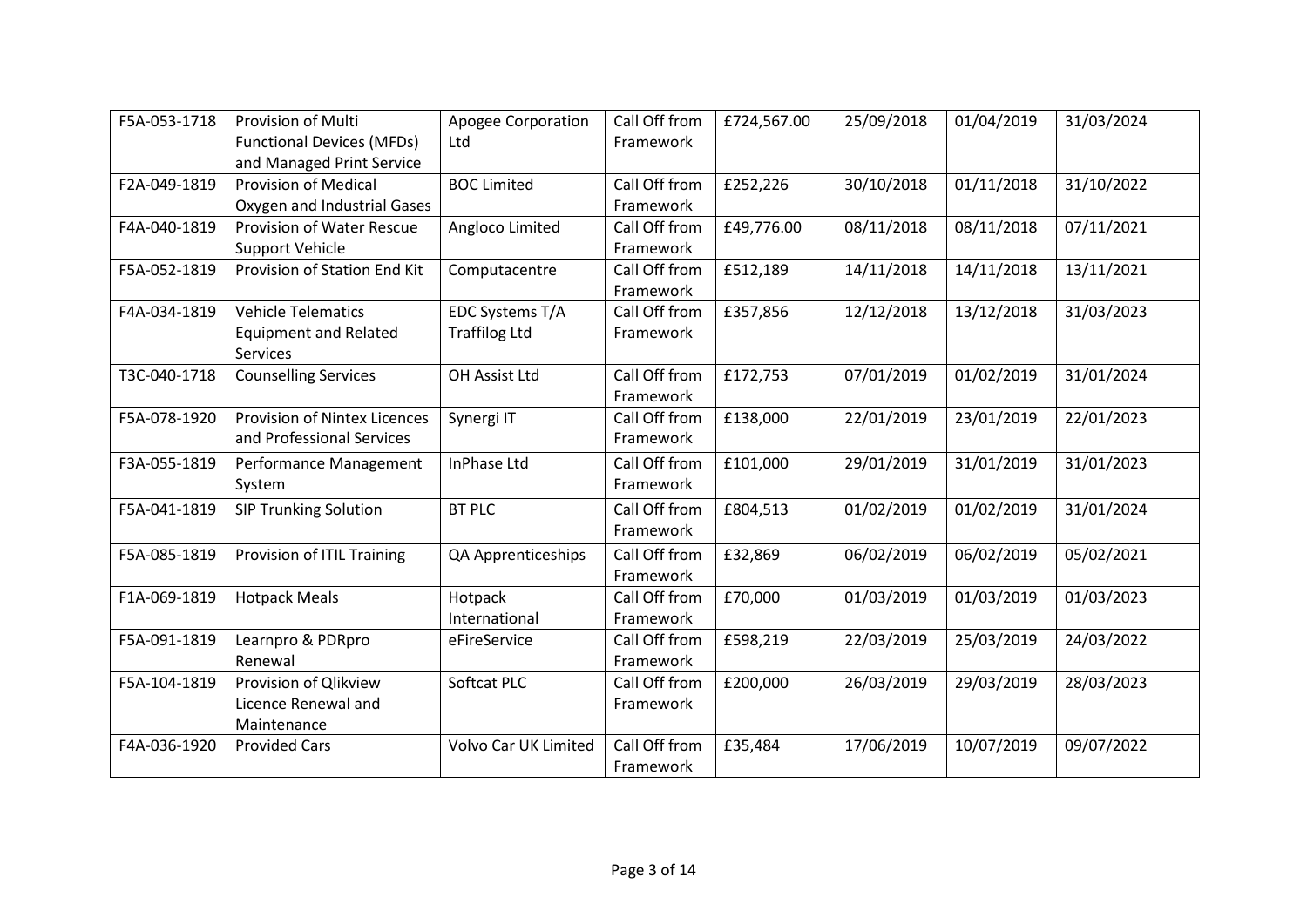| F5A-047-1920 | Provision of Egress Licences                                           | Softcat PLC                                | Call Off from<br>Framework | £40,469       | 20/06/2019 | 24/06/2019 | 23/06/2021 |
|--------------|------------------------------------------------------------------------|--------------------------------------------|----------------------------|---------------|------------|------------|------------|
| F1A-084-1920 | <b>Medical Supplies and</b><br>Defibrillators                          | Aero Healthcare Ltd                        | Call Off from<br>Framework | £852,000      | 02/07/2019 | 02/07/2019 | 02/07/2023 |
| F4A-040-1920 | <b>Provided Cars</b>                                                   | Volkswagen Group<br>United Kingdom Ltd     | Call Off from<br>Framework | £37,991       | 12/07/2019 | 25/07/2019 | 09/07/2022 |
| F4A-007-1920 | Provision of Fuel Cards                                                | <b>AllStar Business</b><br>Solutions       | Call Off from<br>Framework | £5,500,000    | 23/07/2019 | 23/07/2019 | 22/03/2024 |
| F5A-109-1920 | Provision of Application<br><b>Patching Solution</b>                   | Softcat PLC                                | Call Off from<br>Framework | £26,964       | 25/07/2019 | 31/07/2019 | 30/10/2022 |
| F5A-060-1920 | Provision of Interim I.T Staff<br>Services (Robert Makai<br>McKechnie) | Lorien Resourcing<br>Limited               | Call Off from<br>Framework | £75,125       | 31/07/2019 | 12/08/2019 | 31/03/2021 |
| F5A-097-1920 | Provision of Server<br>Maintenance                                     | Park Place<br><b>Technologies Limited</b>  | Call Off from<br>Framework | £30,000       | 19/08/2019 | 24/09/2019 | 23/09/2021 |
| F5A-057-1920 | Provision of Modern<br>Desktop                                         | Synergi Software<br>Limited t/a Synergi IT | Call Off from<br>Framework | £300,000      | 23/08/2019 | 06/09/2019 | 05/09/2023 |
| F5A-057-1920 | Provision of Modern<br>Desktop                                         | Sword I.T Solutions                        | Call Off from<br>Framework | £250,000      | 23/08/2019 | 06/09/2019 | 05/09/2023 |
| F5A-106-1920 | <b>Provision of Travel Services</b>                                    | CTM (North) UK<br>limited                  | Call Off from<br>Framework | £5,400,000    | 01/09/2019 | 01/09/2019 | 31/08/2023 |
| F5A-048-1920 | <b>Provision of Paging Devices</b>                                     | Nycomm Ltd t/a<br>Rocom                    | Call Off from<br>Framework | £301,695      | 30/09/2019 | 30/09/2019 | 29/09/2023 |
| F4C-130-1819 | Provision of Liquid Fuels -<br>North and Central Scotland              | Certas Energy t/a<br><b>Scottish Fuels</b> | Call Off from<br>Framework | £7,200,000.00 | 14/10/2019 | 14/10/2019 | 30/03/2023 |
| F4C-130-1819 | Provision of Liquid Fuels -<br>West and South Scotland                 | <b>Highland Fuels</b>                      | Call Off from<br>Framework | £7,200,000.00 | 14/10/2019 | 14/10/2019 | 30/03/2023 |
| F1A-074-1920 | Provision of Youth<br><b>Volunteer and Fire Skills</b><br>Uniforms     | <b>Haven Products Ltd</b>                  | Call Off from<br>Framework | £150,000      | 01/11/2019 | 01/11/2019 | 31/10/2023 |
| F3A-033-1920 | <b>Internal Audit Services</b>                                         | <b>Scott Moncrieff</b>                     | Call Off from<br>Framework | £306,000      | 12/11/2019 | 01/04/2020 | 31/03/2024 |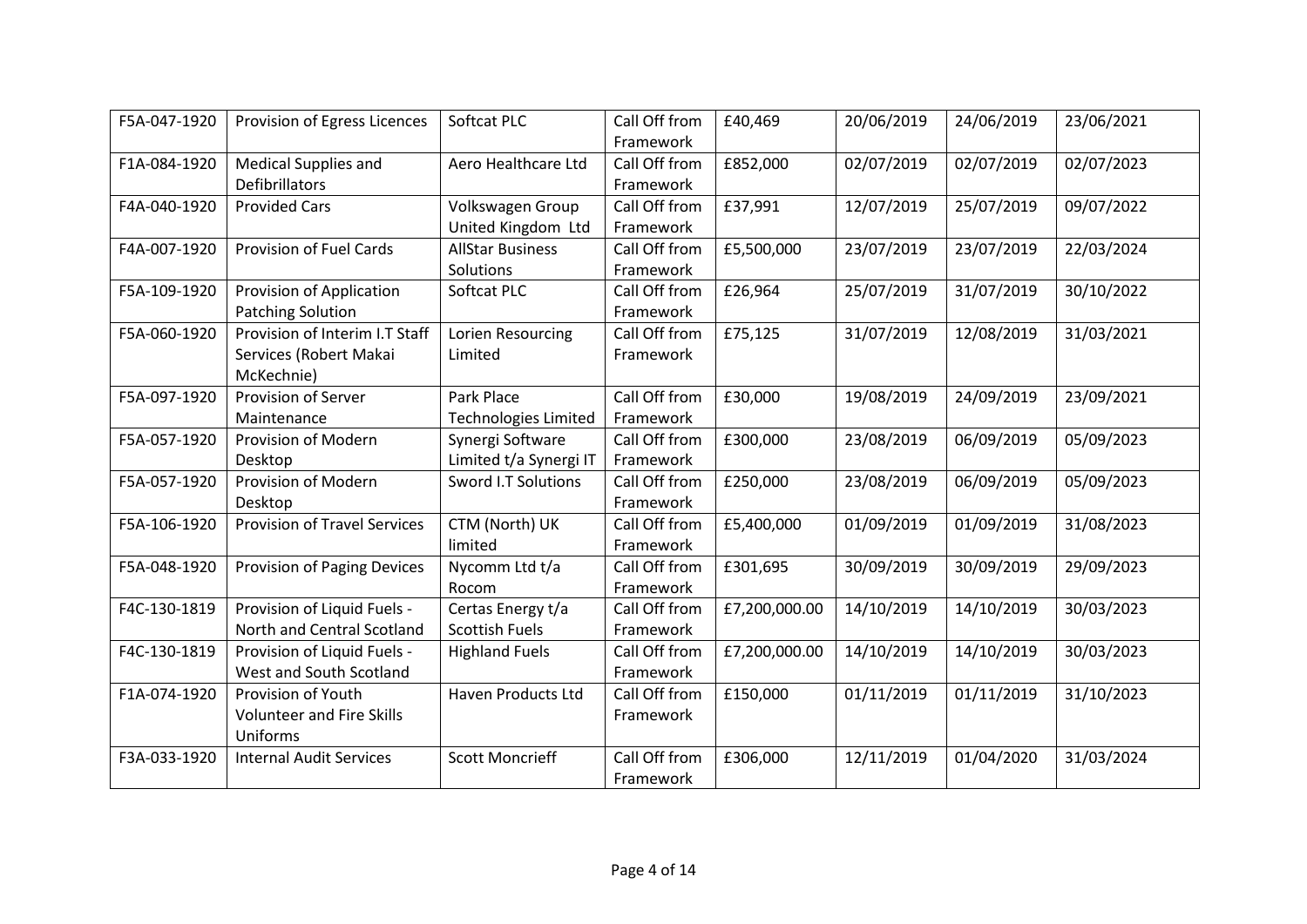| F4C-129-1819 | <b>Hookloaders With</b>         | Emergency One (UK)        | Call Off from | £3,558,360     | 14/11/2019 | 18/11/2019 | 17/11/2024 |
|--------------|---------------------------------|---------------------------|---------------|----------------|------------|------------|------------|
|              | <b>Demountable Units</b>        | Ltd                       | Framework     |                |            |            |            |
| F4A-039-1819 | Provision of Turntable          | Emergency One (UK)        | Call Off from | £1,457,428     | 10/12/2019 | 10/12/2019 | 09/12/2024 |
|              | Ladders                         | Ltd                       | Framework     |                |            |            |            |
| F5A-115-1920 | <b>Provision of Nessus</b>      | Softcat (UK) PLC          | Call Off from | £15,535        | 15/01/2020 | 27/01/2020 | 26/01/2023 |
|              | Licences and Associated         |                           | Framework     |                |            |            |            |
|              | Services                        |                           |               |                |            |            |            |
| F5A-076-1920 | Provision of Fireground         | Radiocoms Systems         | Call Off from | £120,000       | 17/01/2020 | 20/01/2020 | 19/01/2024 |
|              | <b>Radio Maintenance</b>        | Ltd                       | Framework     |                |            |            |            |
| F4A-113-1920 | Provision of Ford Ranger        | Ford Motors UK            | Call Off from | £82,205        | 21/01/2020 | 21/01/2020 | 20/01/2023 |
|              | 4x4 Vehicles                    |                           | Framework     |                |            |            |            |
| F4C-035-1920 | Provision of Panel Vans         | Mercedes Benz             | Call Off from | £290,220       | 21/01/2020 | 21/01/2020 | 20/01/2023 |
|              |                                 | <b>Western Commercial</b> | Framework     |                |            |            |            |
| F5A-119-1920 | Provision of Interim I.T Staff  | Lorien Resourcing         | Call Off from | £46,377        | 23/01/2020 | 22/01/2020 | 31/03/2021 |
|              | Services (Nessie Oswald)        | Limited                   | Framework     |                |            |            |            |
| F4A-120-1920 | Provision of Support            | Mercedes Benz             | Call Off from | £439,328       | 27/01/2020 | 27/01/2020 | 26/01/2023 |
|              | Vehicles                        | <b>Western Commercial</b> | Framework     |                |            |            |            |
| F6C-112-1920 | <b>Installation of Electric</b> | Swarco UK Ltd             | Call Off from | £620,000       | 31/01/2020 | 01/02/2020 | 31/01/2023 |
|              | <b>Vehicle Charging</b>         |                           | Framework     | (initial order |            |            |            |
|              | Infrastructure                  |                           |               | value)         |            |            |            |
| F5A-011-1920 | Provision of Microsoft          | Softcat PLC               | Call Off from | £4,592,367     | 26/02/2020 | 31/03/2020 | 31/03/2023 |
|              | <b>Enterprise Agreement</b>     |                           | Framework     |                |            |            |            |
| F5A-067-1920 | Provision of Application        | Amazon Web                | Call Off from | £160,000       | 27/02/2020 | 01/04/2020 | 31/03/2023 |
|              | <b>Hosting Services</b>         | <b>Services</b>           | Framework     |                |            |            |            |
| F5A-112-1920 | Provision of TextHelp           | Softcat PLC               | Call Off from | £49,000        | 28/02/2020 | 28/02/2020 | 27/02/2023 |
|              | Read&Write                      |                           | Framework     |                |            |            |            |
| F4A-102-1920 | Provision of Lubricating        | <b>Fuchs Lubricants</b>   | Call Off from | £351,000       | 06/03/2020 | 16/03/2020 | 15/03/2023 |
|              | Oils, Greases and Antifreeze    | (UK) Plc                  | Framework     |                |            |            |            |
| F5A-070-1920 | <b>Provision of ArcGIS</b>      | ESRI (uk) Limited         | Call Off from | £180,000       | 06/03/2020 | 01/04/2020 | 31/03/2023 |
|              | Development                     |                           | Framework     |                |            |            |            |
| F5A-111-1920 | Provision of Dell Boomi         | <b>Dell Corporation</b>   | Call Off from | £166,971       | 13/03/2020 | 13/03/2020 | 12/03/2023 |
|              | Integration                     | Limited                   | Framework     |                |            |            |            |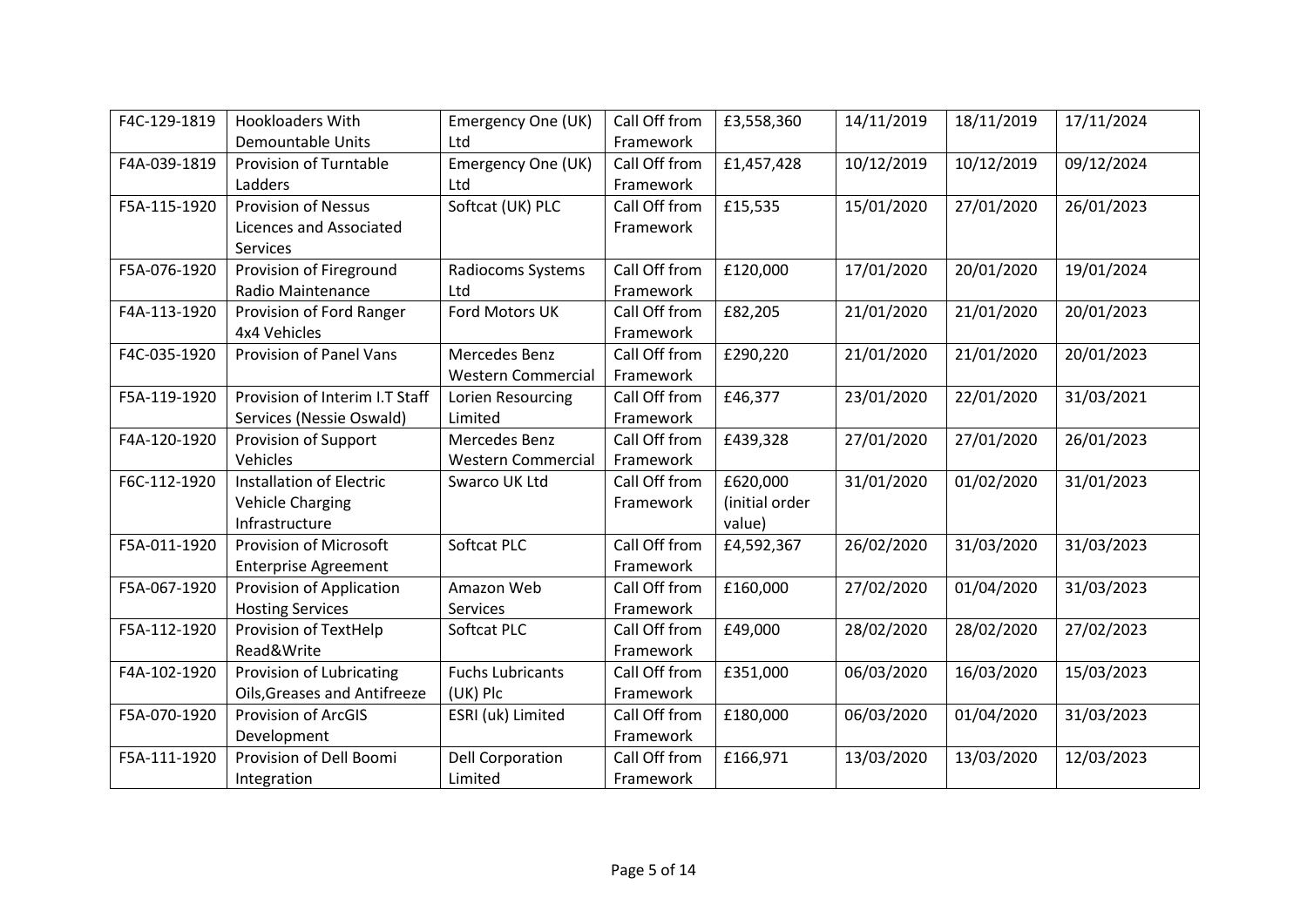| F5A-011-2021 | Provision on Interim Staff         | Venesky Brown              | Call Off from | £115,374   | 30/04/2020 | 13/01/2020 | 31/03/2021 |
|--------------|------------------------------------|----------------------------|---------------|------------|------------|------------|------------|
|              | Services (Luke Johnson             | <b>Recruitment Limited</b> | Framework     |            |            |            |            |
|              | Smith)                             |                            |               |            |            |            |            |
| F5A-034-1920 | Provision of ISDN and PSTN         | Gamma Telecom              | Call Off from | £641,650   | 02/06/2020 | 03/06/2020 | 01/02/2025 |
|              | Lines                              | Limited                    | Framework     |            |            |            |            |
| F4A-006-2021 | Provision of a Provided Car        | <b>BMW</b>                 | Call Off from | £38,784    | 22/06/2020 | 21/06/2020 | 21/06/2024 |
|              | for SLT                            |                            | Framework     |            |            |            |            |
| F4C-035-2021 | Provision of Vehicle Journey       | <b>Harlow Printing</b>     | Call Off from | £2,912     | 02/07/2020 | 08/07/2020 | 07/07/2024 |
|              | Log Books                          | Limited                    | Framework     |            |            |            |            |
| F5A-038-2021 | Provision of Interim IT Staff      | Venesky Brown              | Call Off from | £56,297    | 09/07/2020 | 20/07/2020 | 31/03/2021 |
|              | Services (Andy Ritchie)            | <b>Recruitment Limited</b> | Framework     |            |            |            |            |
| F4A-046-2021 | Provision of Ford Ranger           | Ford Motors UK             | Call Off from | £19,888    | 27/07/2020 | 27/07/2020 | 26/07/2025 |
|              | Double Cab 4x4 Vehicles            |                            | Framework     |            |            |            |            |
| F4C-036-2021 | Provision of Vehicle Daily         | <b>Barr Printers Ltd</b>   | Call Off from | £7,560     | 28/07/2020 | 31/07/2020 | 30/07/2024 |
|              | <b>Walk Around Checks Books</b>    |                            | Framework     |            |            |            |            |
| F3A-049-2021 | Provision of Interim               | Harvey Nash                | Call Off from | £12,288    | 21/08/2020 | 28/09/2020 | 19/03/2021 |
|              | <b>Professional Staff Services</b> | Scotland                   | Framework     |            |            |            |            |
|              | (Joanne Freebairn)                 |                            |               |            |            |            |            |
| F5A-050-2021 | Provision of Interim IT Staff      | Lorien Resourcing          | Call Off from | £20,868    | 21/08/2020 | 24/08/2020 | 31/03/2021 |
|              | Services (Stephen Jennings)        | Limited                    | Framework     |            |            |            |            |
| F4A-138-1920 | Provision of Aerial Ladder         | Rosenbauer UK Ltd          | Call Off from | £1,582,941 | 25/08/2020 | 01/02/2021 | 31/01/2026 |
|              | Platforms                          |                            | Framework     |            |            |            |            |
| F4A-143-1920 | Provision of Vehicle Hire          | Enterprise Rent-A-         | Call Off from | £120,000   | 01/09/2020 | 01/09/2020 | 31/08/2024 |
|              | Services                           | Car UK Limited             | Framework     |            |            |            |            |
| F5A-056-2021 | Provision of Interim IT Staff      | Lorien Resourcing          | Call Off from | £53,432    | 04/09/2020 | 07/09/2020 | 31/03/2021 |
|              | Services (Irfan Ahmad)             | Limited                    | Framework     |            |            |            |            |
| F5A-057-2021 | Provision of Interim IT Staff      | Lorien Resourcing          | Call Off from | £53,432    | 04/09/2020 | 07/09/2020 | 31/03/2021 |
|              | Services (George                   | Limited                    | Framework     |            |            |            |            |
|              | Vedanayagam)                       |                            |               |            |            |            |            |
| F5A-090-1819 | Provison of Consolidated           | Softcat PLC                | Call Off from | £41,648    |            | 01/03/2019 | 28/02/2022 |
|              | ICT Project (Clarizen Project      |                            | Framework     |            |            |            |            |
|              | Management Software)               |                            |               |            |            |            |            |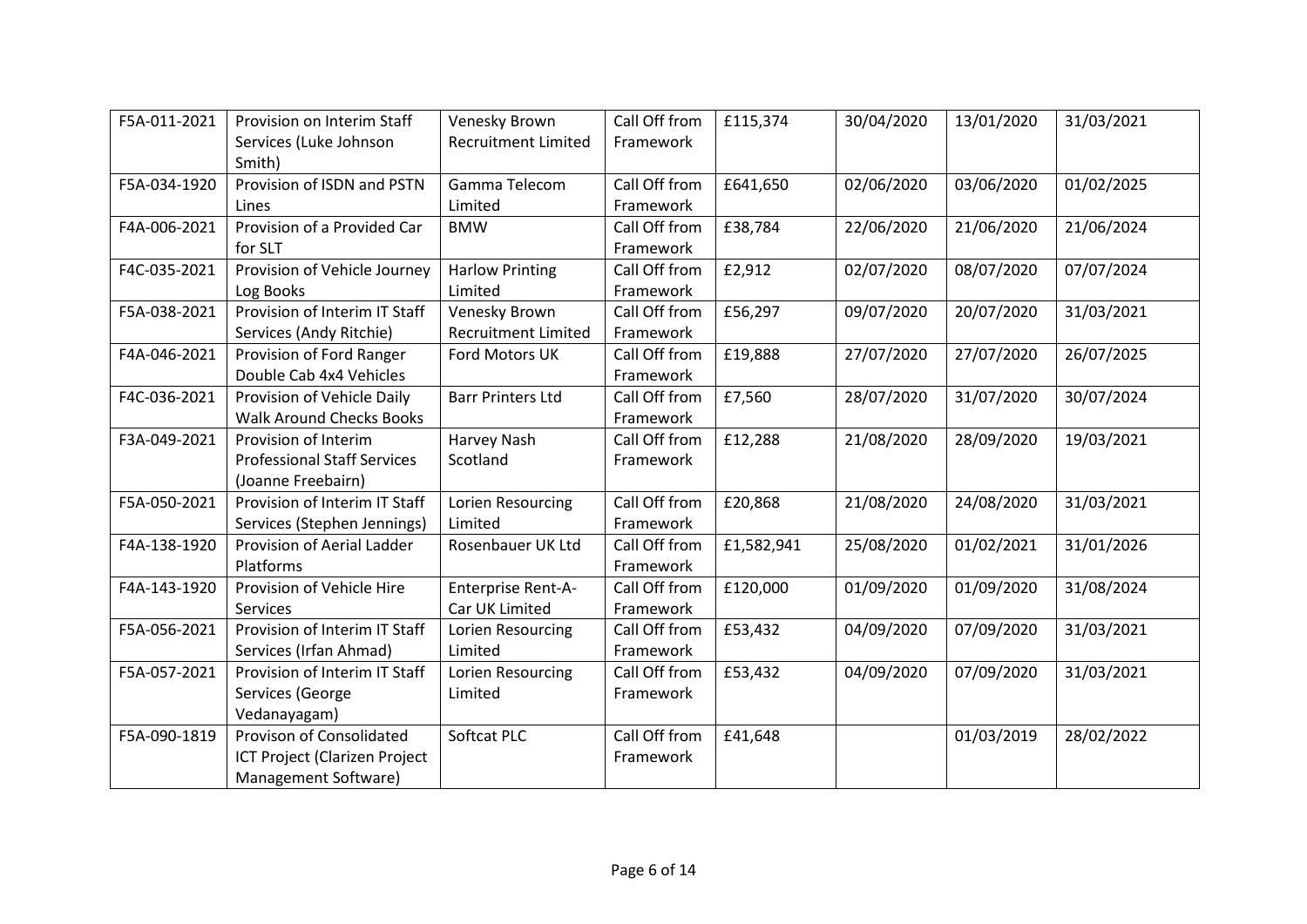| F3A-077-1920 | Provision of Energy                  | Systemslink 2000 Ltd       | Call Off from |             |            |            | 19/08/2022 |
|--------------|--------------------------------------|----------------------------|---------------|-------------|------------|------------|------------|
|              | <b>Management Services</b>           |                            | Framework     |             |            |            |            |
| F6C-105-1819 | Provision of Soft Facilities         | Sodexo Holdings            | Call Off from | £15,194,116 |            | 01/03/2019 | 28/02/2025 |
|              | <b>Management Services</b>           |                            | Framework     |             |            |            |            |
| F5A-077-2021 | Provision of Interim IT Staff        | Venesky Brown              | Call Off from | £16,640     | 23/10/2020 | 02/11/2020 | 31/03/2021 |
|              | Services (Terri McLennan)            | <b>Recruitment Limited</b> | Framework     |             |            |            |            |
| F4C-008-2021 | Provision of Support                 | Mercedes Benz              | Call Off from | £262,695    | 24/09/2020 | 24/09/2020 | 23/09/2023 |
|              | Vehicles                             | <b>Western Commercial</b>  | Framework     |             |            |            |            |
| F4C-008-2021 | Provision of Electric                | <b>Arnold Clark Motor</b>  | Call Off from | £49,318     | 05/10/2020 | 05/10/2020 | 04/10/2027 |
|              | <b>Vehicles for Evaluation</b>       | Group                      | Framework     |             |            |            |            |
| F4A-066-2021 | Provision of Vehicles for            | <b>Arnold Clark Motor</b>  | Call Off from | £236,916    | 05/10/2020 | 05/10/2020 | 04/10/2027 |
|              | <b>Rural Full Time Post Officers</b> | Group                      | Framework     |             |            |            |            |
| F5A-009-2021 | Provision of Cisco ELA               | Insight Direct (UK)        | Call Off from | £303,531    | 10/11/2020 | 21/12/2020 | 20/12/2023 |
|              |                                      | Ltd                        | Framework     |             |            |            |            |
| F5A-078-2021 | Provision of Interim Staff           | Lorien Resourcing          | Call Off from | £34,879     | 16/11/2020 | 16/11/2020 | 31/03/2021 |
|              | Services (Stewart Lauder)            | Limited                    | Framework     |             |            |            |            |
| F5A-081-2021 | Provision of Interim Staff           | Venesky Brown              | Call Off from | £44,462     | 16/11/2020 | 16/11/2020 | 31/03/2021 |
|              | Services (Qasim Raza)                | <b>Recruitment Limited</b> | Framework     |             |            |            |            |
| F5A-087-2021 | Provision of ICT Training            | QA Limited                 | Call Off from | £27,294     | 04/12/2020 | 07/12/2020 | 31/03/2021 |
|              | Courses                              |                            | Framework     |             |            |            |            |
| F5A-084-2021 | Provision of Interim IT Staff        | <b>ASA Recruitment</b>     | Call Off from | £37,200     | 07/12/2020 | 07/12/2020 | 31/03/2021 |
|              | Services (James Crowhurst)           |                            | Framework     |             |            |            |            |
| F5A-086-2021 | Provision of Power PDF               | Softcat                    | Call Off from | £13,785     | 11/12/2020 | 07/12/2020 | 06/12/2022 |
|              | Licences and Associated              |                            | Framework     |             |            |            |            |
|              | Maintenance                          |                            |               |             |            |            |            |
| F5A-090-2021 | Provision of Interim IT Staff        | <b>ASA Recruitment</b>     | Call Off from | £28,830     | 14/12/2020 | 05/01/2021 | 31/03/2021 |
|              | Services (Mehtab Malik)              |                            | Framework     |             |            |            |            |
| F5A-091-2021 | Provision of Interim IT Staff        | <b>ASA Recruitment</b>     | Call Off from | £28,830     | 14/12/2020 | 05/01/2021 | 31/03/2021 |
|              | Services (Don Chelladurai)           |                            | Framework     |             |            |            |            |
| F3A-093-2021 | Provision of Senior                  | <b>Elite Training and</b>  | Call Off from | £1,790      | 14/12/2020 | 15/12/2020 | 31/03/2021 |
|              | <b>Resposible Officer Training</b>   | Consultancy                | Framework     |             |            |            |            |
|              | (2)                                  |                            |               |             |            |            |            |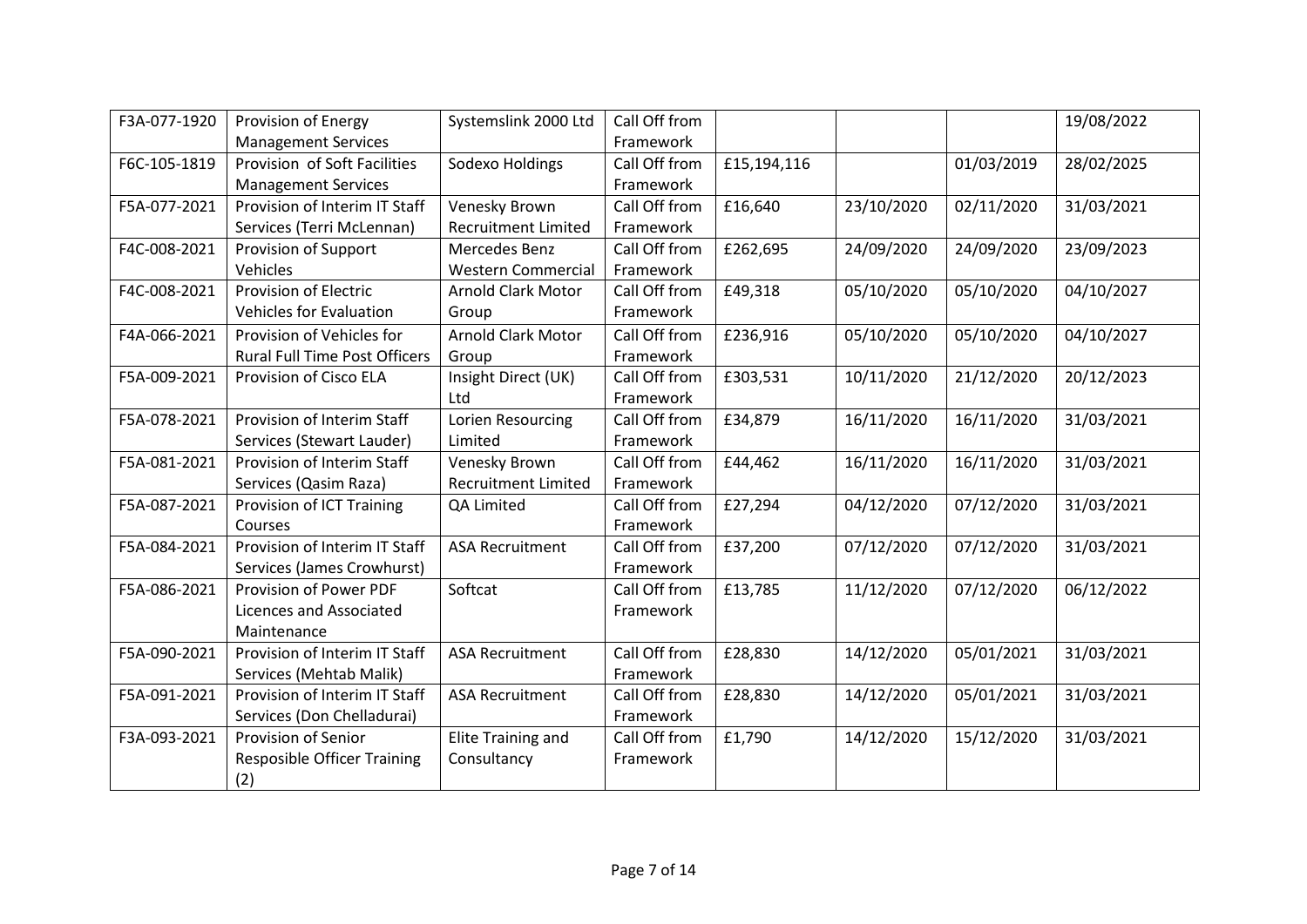| F3A-092-2021 | <b>Provision of Managing</b>    | Elite Training and     | Call Off from | £11,635    | 15/12/2020 | 01/03/2021 | 05/03/2021 |
|--------------|---------------------------------|------------------------|---------------|------------|------------|------------|------------|
|              | Successful Projects (2)         | Consultancy            | Framework     |            |            |            |            |
| F5C-007-2021 | Provision of ICT Training       | QA Limited             | Call Off from | £12,719    | 26/03/2020 | 01/04/2020 | 31/03/2021 |
|              |                                 |                        | Framework     |            |            |            |            |
| F5A-103-1920 | Provision of Wide Area          | MLL Telecom Ltd        | Call Off from | £2,904,069 | 04/12/2020 | 07/12/2020 | 06/12/2027 |
|              | <b>Network</b>                  |                        | Framework     |            |            |            |            |
| F4C-083-2021 | Provision of Leased Electric    | Kinto UK Limited       | Call Off from | £711,215   | 23/12/2020 | 23/12/2020 | 22/12/2023 |
|              | <b>Vehicles</b>                 |                        | Framework     |            |            |            |            |
| F3C-082-2021 | Home Working Furniture          | Apleona Workspace      | Call Off from | £17,863    | 05/01/2020 | 05/01/2020 | 31/03/2022 |
|              |                                 |                        | Framework     |            |            |            |            |
| F3C-075-2021 | <b>Office Chairs</b>            | <b>Sharp Business</b>  | Call Off from | £24,927    | 07/12/2020 | 07/12/2020 | 31/03/2022 |
|              |                                 | Systems UK Plc         | Framework     |            |            |            |            |
| F5A-102-2021 | Provision of Interim IT Staff   | Lorien Resourcing      | Call Off from | £20,210    | 20/01/2021 | 25/01/2021 | 31/03/2021 |
|              | Services (Mohammed              | Limited                | Framework     |            |            |            |            |
|              | Shareef)                        |                        |               |            |            |            |            |
| F5A-101-2021 | Provision of Interim IT Staff   | <b>ASA Recruitment</b> | Call Off from | £15,877    | 20/01/2021 | 05/01/2021 | 31/03/2021 |
|              | Services (Ian Laing)            |                        | Framework     |            |            |            |            |
| F3C-088-1920 | <b>Secure Document Scanning</b> | Capture-All Ltd        | Call Off from | £60,117    | 26/01/2021 | 26/01/2021 | 31/07/2021 |
|              | and Destruction                 |                        | Framework     |            |            |            |            |
| F3A-098-2021 | Provision of Cardiovascular     | Core Health and        | Call Off from | £20,000    | 26/01/2021 | 26/01/2021 | 25/01/2022 |
|              | Equipment                       | <b>Fitness</b>         | Framework     |            |            |            |            |

### **Non-Competitive Action (NCA)**

| Reference | <b>Contract</b>                   | <b>Supplier</b> | Procedure  | <b>Total</b><br><b>Contract</b><br>Value | Contract<br><b>Award Date</b> | <b>Contract</b><br><b>Start Date</b> | <b>Contract</b><br><b>Expiry Date</b><br>(inclusive of<br>anv<br>extensions) |
|-----------|-----------------------------------|-----------------|------------|------------------------------------------|-------------------------------|--------------------------------------|------------------------------------------------------------------------------|
| N1C-010-  | Provision of UK-ISAR Tactical Kit | The Outdoors    | <b>NCA</b> | £14,000                                  | 06/07/2017                    | 10/07/2017                           | 09/07/2025                                                                   |
| 1718      |                                   | Companv         |            |                                          |                               |                                      |                                                                              |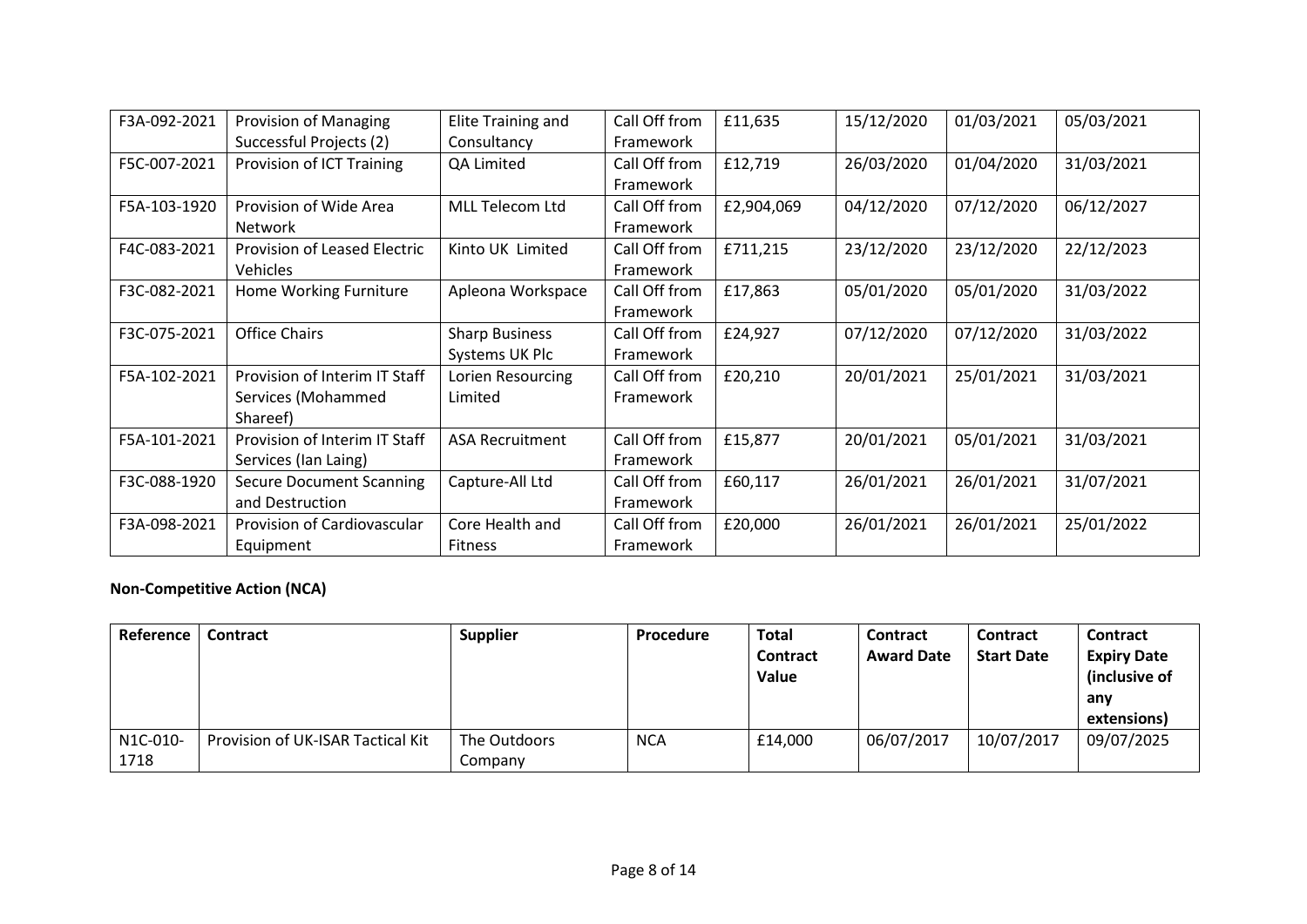| NC3C-    | NCA Beng Honours Degree in Fire | Glasgow Caledonian | <b>NCA</b> | £5,730 | 25/06/2019 | 25/06/2019 | 24/06/2021 |
|----------|---------------------------------|--------------------|------------|--------|------------|------------|------------|
| 053-1920 | <b>Risk Engineering</b>         | University         |            |        |            |            |            |
| NC3C-    | NCA - Unintentional Injuries    | Care and Repair    | <b>NCA</b> | £8,000 | 05-Sep-19  | 05/09/2019 | 04/09/2023 |
| 077-1920 | <b>Fuding Request</b>           |                    |            |        |            |            |            |

### **Quick Quotes**

| Reference        | Contract                                                                            | <b>Supplier</b>                                              | Procedure   | <b>Total</b><br><b>Contract</b><br>Value | Contract<br><b>Award Date</b> | <b>Contract</b><br><b>Start Date</b> | Contract<br><b>Expiry Date</b><br>(inclusive of<br>any<br>extensions) |
|------------------|-------------------------------------------------------------------------------------|--------------------------------------------------------------|-------------|------------------------------------------|-------------------------------|--------------------------------------|-----------------------------------------------------------------------|
| 0109-<br>1115    | Provision of health & wellbeing<br>management information system                    | Medgate UK Ltd                                               | Quotation   | £39,370.00                               | 24/04/2015                    | 24/04/2015                           | 24/04/2023                                                            |
| Q3C-031-<br>1718 | Provision of Operational Aide<br><b>Memoires</b>                                    | Visage Print                                                 | Quotation   | £15,525                                  | 02/10/2017                    | 02/10/2017                           | 01/10/2021                                                            |
| Q5O-051-<br>1718 | Provision of Loadbalancer<br><b>Support and Maintenance</b>                         | Software Box Ltd                                             | Quotation   | £18,301                                  | 22/03/2018                    | 22/03/2018                           | 21/03/2021                                                            |
| Q5C-089-<br>1718 | Provision of Egress Renewal                                                         | Softcat                                                      | Quotation   | £54,094                                  | 22/03/2018                    | 01/04/2018                           | 31/03/2021                                                            |
| Q3C-081-<br>1718 | Provision of Online Media<br>Management and Stakeholder<br><b>Management System</b> | Access Intelligence<br>Media<br>Communications t/a<br>Vuelio | Quotation   | £38,400.00                               | 26/06/2018                    | 01/07/2018                           | 30/06/2022                                                            |
| Q1C-037-<br>1819 | Upgrade & Purchase of ArchiCAD<br>Licenses                                          | <b>Applecore Designs</b>                                     | Quotation   | £49,161.00                               | 07/09/2018                    | 10/09/2018                           | 09/09/2022                                                            |
| Q5A-010-<br>1819 | Cisco TMS                                                                           | Ping                                                         | Quick Quote | £47,867                                  | 26/10/2018                    | 29/10/2018                           | 28/10/2021                                                            |
| Q5A-046-<br>1819 | Provision of Arc Pro Solutions                                                      | Ping                                                         | Quick Quote | £33,635                                  | 26/10/2018                    | 29/10/2018                           | 28/10/2021                                                            |
| Q5A-081-<br>1920 | Provision of SQL & Oracle<br>Licences & Maintenance (FME)                           | Software Box Ltd                                             | Quick Quote | £9,694                                   | 31/03/2019                    | 01/04/2019                           | 31/03/2023                                                            |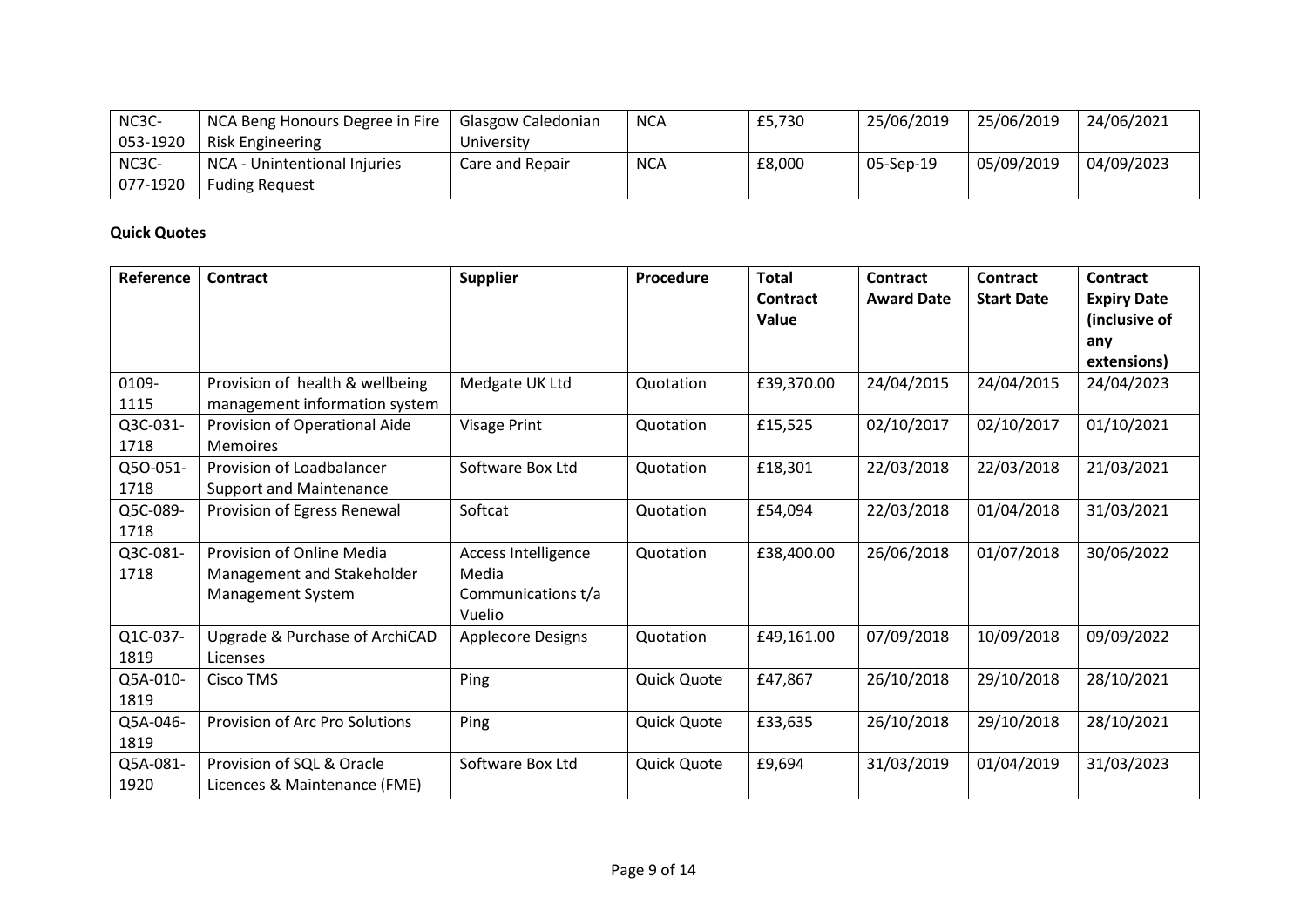| Q5A-087- | Provision of a Home Fire and          | Commlink                      | Quick Quote        | £15,750   | 09/04/2019 | 24/04/2019 | 23/04/2021 |
|----------|---------------------------------------|-------------------------------|--------------------|-----------|------------|------------|------------|
| 1819     | Safety Visit Request Line             |                               |                    |           |            |            |            |
| Q4C-079- | Workshop Electro-Hydraulic            | Tecalemit                     | Quick Quote        | £25,536   | 16/04/2019 | 16/04/2019 | 30/04/2021 |
| 1819     | Mobile Column Lifts                   |                               |                    |           |            |            |            |
| Q5A-059- | Provision of Penetration Testing      | SEC-1 Ltd                     | <b>Quick Quote</b> | £29,250   | 22/08/2019 | 26/08/2019 | 25/08/2022 |
| 1920     | Services                              |                               |                    |           |            |            |            |
| Q3A-021- | Provision of Virtual Reality          | AVMI                          | Quotation          | £15,580   | 29/08/2019 | 02/09/2019 | 01/09/2021 |
| 1920     | Headsets                              |                               |                    |           |            |            |            |
| F3A-085- | Printing of Variation to Contract -   | APS Group (Scotland)          | Quotation          | £2,968.41 | 14/10/2019 | 14/10/2019 | 13/10/2021 |
| 1920     | PVG Scheme Membership                 | Ltd                           |                    |           |            |            |            |
| Q3C-057- | <b>Vehicles for Training Purposes</b> | <b>Barry Devlin/Clydeside</b> | Quick Quote        | £90,300   | 29/11/2019 | 01/01/2019 | 31/12/2021 |
| 1819     |                                       | <b>Auto Recyclers</b>         |                    |           |            |            |            |
| Q5A-094- | Provision of Retirement Tally         | <b>Fire Services Fund</b>     | Quotation          | £15,060   | 11/12/2019 | 09/12/2019 | 08/12/2022 |
| 1920     |                                       | Raising Shop CIC              |                    |           |            |            |            |
| Q5A-029- | Provision of Squared Up for           | Software Box Ltd              | Quotation          | £4,125    | 13/02/2020 | 16/03/2020 | 15/03/2021 |
| 1920     | <b>SCOM</b>                           |                               |                    |           |            |            |            |
| Q5A-031- | Provision of Manage Engine            | Phoenix Software              | Quotation          | £4,795    | 17/02/2020 | 01/04/2020 | 31/03/2021 |
| 1920     | Renewal                               | Limited                       |                    |           |            |            |            |
| Q5A-100- | Provision of Sharegate Licence        | Phoenix Software              | Quotation          | £5,016    | 05/03/2020 | 26/03/2020 | 25/03/2021 |
| 1920     | Renewal                               |                               |                    |           |            |            |            |
| Q3A-116- | <b>Provision of Business Cards</b>    | <b>Barr Printers Ltd</b>      | Quotation          | £35,000   | 13/03/2020 | 25/04/2020 | 24/04/2024 |
| 1920     |                                       |                               |                    |           |            |            |            |
| Q5A-117- | Provision of Applian X Systems        | <b>Aculab PLC</b>             | Quotation          | £9,934    | 17/04/2020 | 13/04/2020 | 12/04/2022 |
| 1920     |                                       |                               |                    |           |            |            |            |
| Q3C-012- | Provision of Specialist Medical       | <b>Baymed Healthcare</b>      | Quotation          | £42,500   | 26/05/2020 | 01/06/2020 | 31/05/2025 |
| 2021     | Equipment                             | Limited                       |                    |           |            |            |            |
| Q5A-031- | Provision of Cyber Security           | Cybsafe Limited               | Quotation          | £24,231   | 31/07/2020 | 31/07/2020 | 30/07/2021 |
| 2021     | Training                              |                               |                    |           |            |            |            |
| Q5A-020- | Provision of Commvault                | Proact IT Group               | Quotation          | £30,970   | 31/07/2020 | 01/09/2020 | 31/08/2021 |
| 2021     | Maintenance and Support               |                               |                    |           |            |            |            |
| Q3A-039- | Provision of Bulk Calcium             | Lhoist UK Ltd                 | Quotation          | £5,694    | 18/08/2020 | 24/08/2020 | 23/08/2025 |
| 2021     | Hydroxide                             |                               |                    |           |            |            |            |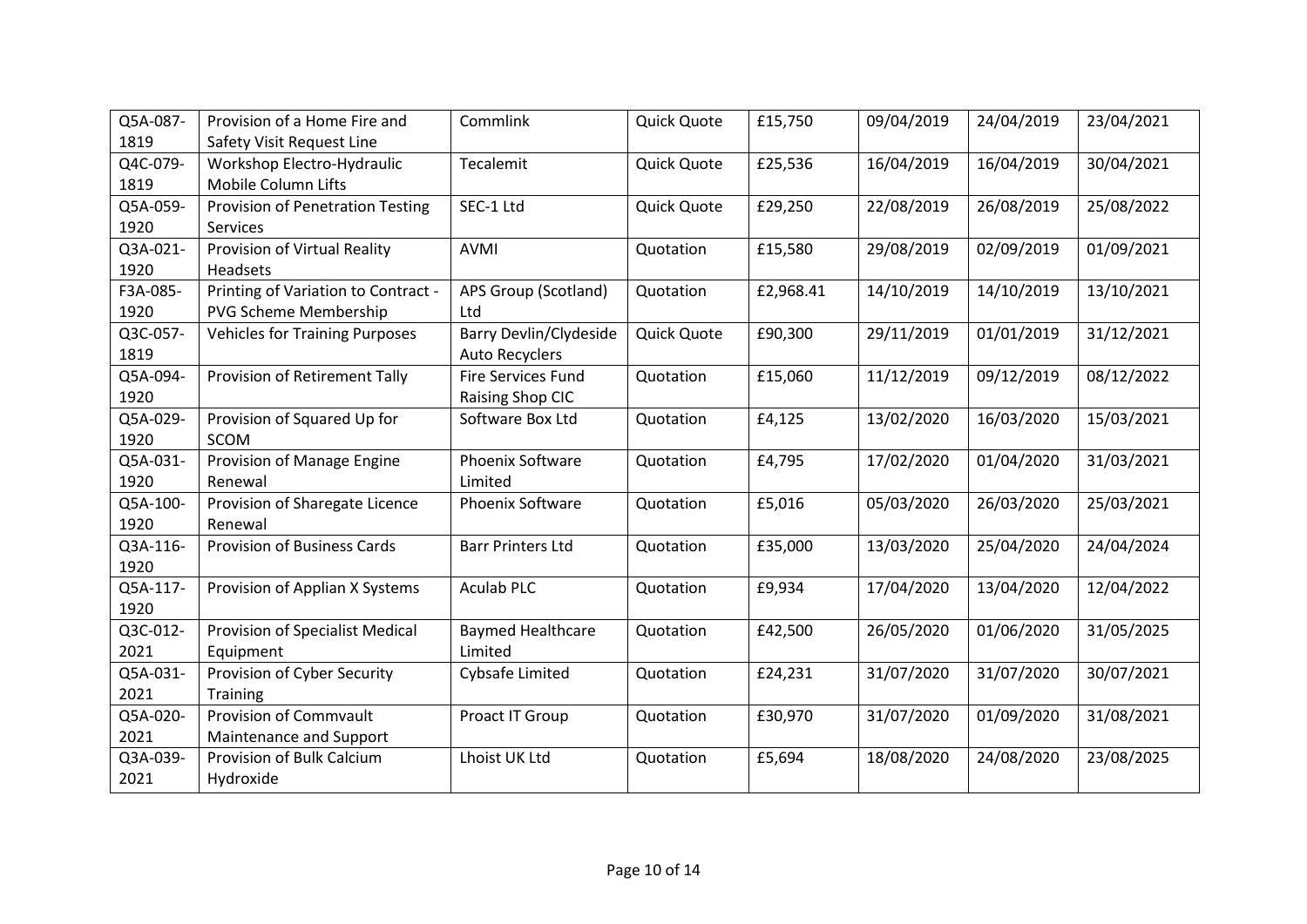| Q5A-021- | Provision of ITIL Maturity             | Pink Elephant Limited    | Quotation | £26,235 | 01/10/2020 | 02/10/2020 | 01/10/2021 |
|----------|----------------------------------------|--------------------------|-----------|---------|------------|------------|------------|
| 2021     | Assessment                             |                          |           |         |            |            |            |
| Q3A-103- | Provision of Geodemographic            | CACI Ltd                 | Quotation | £15,750 | 25/03/2020 | 27/03/2020 | 26/03/2022 |
| 1920     | Dataset                                |                          |           |         |            |            |            |
| Q3A-034- | Provision of Fire Retardant            | Thomas Kneale & Co       | Quotation | £49,999 | 05/08/2020 | 03/08/2020 | 02/08/2021 |
| 2021     | <b>Textiles</b>                        | Ltd.                     |           |         |            |            |            |
| Q3C-094- | <b>Provision of Functional Fitness</b> | Origin Fitness t/a       | Quotation | £17,240 | 15/01/2021 | 18/01/2021 | 17/01/2022 |
| 2021     | Equipment                              | Anytime Leisure          |           |         |            |            |            |
| Q1C-076- | Single Length Belts with               | Hunder Apparel           | Quotation | £23,280 | 26/11/2020 | 26/11/2020 | 26/11/2024 |
| 2021     | Detachable Buckle                      | <b>Solutions Limited</b> |           |         |            |            |            |

#### **OJEU**

| Reference     | <b>Contract</b>                                                                                         | <b>Supplier</b>                                        | Procedure  | <b>Total Contract</b><br>Value | <b>Contract</b><br><b>Award Date</b> | <b>Contract</b><br><b>Start Date</b> | <b>Contract</b><br><b>Expiry Date</b><br>(inclusive of<br>any<br>extensions) |
|---------------|---------------------------------------------------------------------------------------------------------|--------------------------------------------------------|------------|--------------------------------|--------------------------------------|--------------------------------------|------------------------------------------------------------------------------|
| PS031/09      | Provision of Human Resource<br><b>Management System</b>                                                 | Midland HR                                             | Restricted | £1,485,475.00                  | 08/07/2010                           | 08/07/2011                           | 08/07/2021                                                                   |
| 0176-<br>1112 | Provision for the Supply,<br>Installation and Commissioning<br>of Financial System Software<br>Solution | Technology One UK<br>Ltd                               | Open       | £548,322.00                    | 12/07/2012                           | 01/07/2012                           | 31/03/2023                                                                   |
| 0184-<br>1114 | Provision of Self Contained<br><b>Breathing Aparatus</b>                                                | <b>Draeger Safety Ltd</b>                              | Open       | £2,251,110.00                  | 27/08/2014                           | 29/09/2014                           | 29/09/2023                                                                   |
| 0032-<br>1516 | Supply of 15 Tonne Chassis<br>Cabs                                                                      | Volvo Group UK                                         | Open       | £14,290,080.00                 | 01/06/2016                           | 01/06/2016                           | 31/05/2021                                                                   |
| 0032-<br>1516 | Supply of 18 Tonne Chassis<br>Cabs                                                                      | Scania Scotland                                        | Open       | £14,290,080.00                 | 01/06/2016                           | 01/06/2016                           | 31/05/2021                                                                   |
| 0125-<br>1516 | Hard FM                                                                                                 | <b>Mitie Technical</b><br><b>Facilities Management</b> | Restricted | £38,838,870.00                 | 18/11/2016                           | 01/04/2017                           | 02/04/2025                                                                   |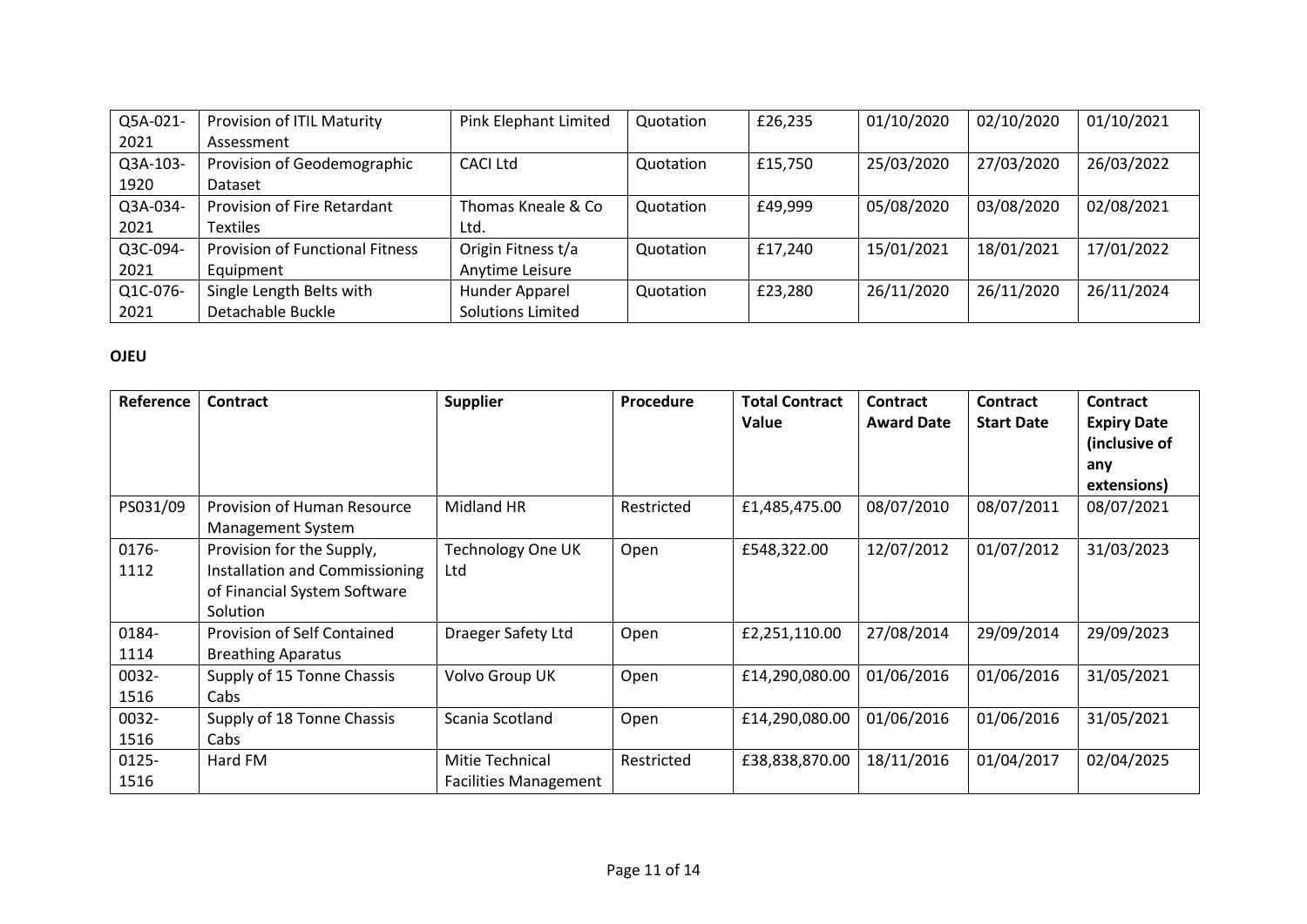| 0173-    | Provision of BA Boards and       | <b>Precision Units</b>     | Open       | £312,360      | 12/09/2017 | 12/09/2017 | 11/09/2021 |
|----------|----------------------------------|----------------------------|------------|---------------|------------|------------|------------|
| 1516     | <b>Associated Equipment</b>      | (Dorset) Limited           |            |               |            |            |            |
| 0020-    | Provision of a Command and       | Systemes et                | Restricted | £12,288,000   | 22/01/2018 | 13/04/2018 | 12/04/2033 |
| 1115     | Control System                   | Telecommunications         |            |               |            |            |            |
|          |                                  | SA                         |            |               |            |            |            |
| T3C-033- | Provision of Insurance Services  | <b>Bureau Veritas UK</b>   | Open       | £174,732      | 19/03/2018 | 01/04/2018 | 31/03/2023 |
| 1718     |                                  | Limited                    |            |               |            |            |            |
| T4C-002- | Provision of Fuel Management     | Carmichael & Baxter        | Open       | £77,741.00    | 27/08/2018 | 27/08/2018 | 26/08/2021 |
| 1819     | System                           | <b>Industrial Services</b> |            |               |            |            |            |
|          |                                  | Trading as Industrial      |            |               |            |            |            |
|          |                                  | <b>Services</b>            |            |               |            |            |            |
| T4C-002- | Provision of a Fuel              | Carmichael + Baxter        | Open       | £77,740       | 27/08/2018 | 27/08/2018 | 26/08/2021 |
| 1819     | Management System                | <b>Industrial Services</b> |            |               |            |            |            |
| T4C-003- | Provision of Scottish Fire and   | Carmichael + Baxter        | OJEU Open  | £34,203.00    | 14/11/2018 | 13/11/2018 | 12/11/2022 |
| 1819     | <b>Rescue Services Fuel Site</b> | <b>Industrial Services</b> | Procedure  |               |            |            |            |
|          | <b>Maintenance Services</b>      |                            |            |               |            |            |            |
| T3C-006- | Provision of Insurance Portfolio | Zurich Municipal           | Open       | £8,344,235.00 | 21/12/2018 | 01/04/2019 | 31/03/2024 |
|          |                                  |                            |            |               |            |            |            |
| T3C-044- | <b>Post Incident Services</b>    | <b>Rivers Centre/NHS</b>   | Restricted | £157,200      | 23/10/2019 | 01/11/2019 | 31/10/2023 |
| 1718     |                                  | Lothian                    |            |               |            |            |            |
| T4C-127- | Workshop Equipment               | <b>Autoparts Garage</b>    | OJEU Open  | £180,820      | 04/12/2019 | 06/01/2020 | 05/01/2024 |
| 1819     | Maintenance and Calibration      | <b>Equipment Services</b>  | Procedure  |               |            |            |            |
| T1C-066- | Ladders                          | Supply Plus Ltd            | OJEU Open  | £1,600,000    | 10/12/2019 | 10/12/2019 | 10/12/2023 |
| 1920     |                                  |                            | Procedure  |               |            |            |            |
| T3A-107- | Provision of Smoke, Heat and     | Fireblitz Extinguisher     | OJEU Open  | £1,446,540    | 11/12/2019 | 11/12/2019 | 10/12/2023 |
| 1920     | CO Detection                     |                            | Procedure  |               |            |            |            |
| T4C-124- | Vehicle Spare Parts              | 1 Scania GB Ltd, 2         | Restricted | £3,000,000    | 24/12/2019 | 10/02/2020 | 09/02/2024 |
| 1819     |                                  | Volvo UK Ltd, 3 AM         |            |               |            |            |            |
|          |                                  | Phillip Ltd, 4 Fleet       |            |               |            |            |            |
|          |                                  | Factors Ltd, 5 Dingbro     |            |               |            |            |            |
|          |                                  | Ltd                        |            |               |            |            |            |
| 1819     |                                  |                            |            |               |            |            |            |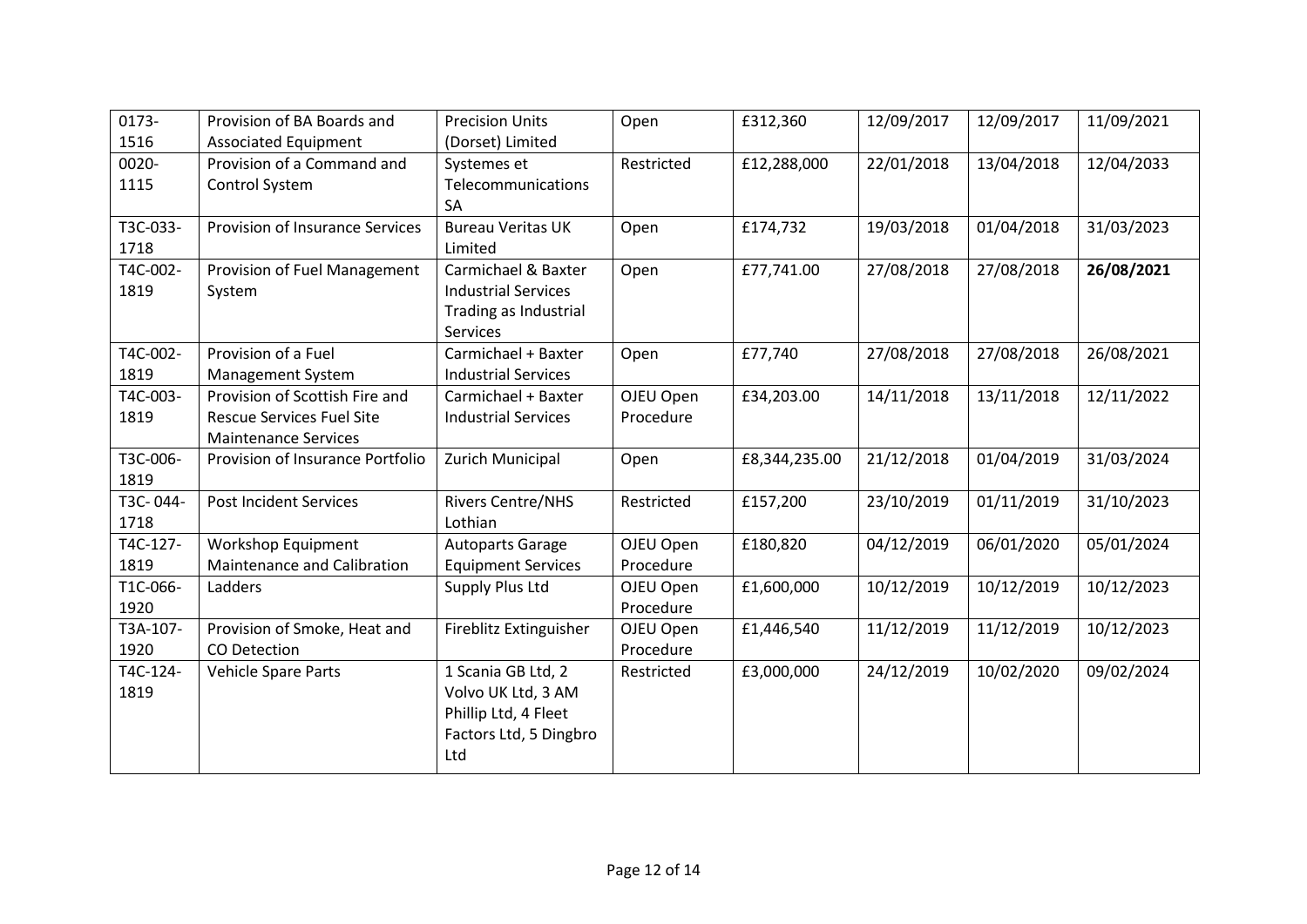| T1C-065- | Powered Rescue Equipment            | <b>Clan Tools and Plant</b>  | OJEU Open  | £1,006,200 | 13/01/2020 | 13/01/2020 | 13/01/2024 |
|----------|-------------------------------------|------------------------------|------------|------------|------------|------------|------------|
| 1920     |                                     | Limited                      | Procedure  |            |            |            |            |
| T3C-083- | Provision of Timber for             | <b>Thornbridge Sawmills</b>  | OJEU Open  | £608,112   | 17/01/2020 | 17/01/2020 | 16/01/2025 |
| 1819     | <b>Operational and Training</b>     | Ltd                          | Procedure  |            |            |            |            |
|          | Requirements                        |                              |            |            |            |            |            |
| F3A-077- | Provision of Energy                 | <b>Inspired Energy</b>       | OJEU Open  | £40,000    | 27/01/2020 | 27/01/2020 | 26/01/2023 |
| 1819     | Management Software and             |                              | Procedure  |            |            |            |            |
|          | <b>Bureau Service</b>               |                              |            |            |            |            |            |
| T5A-062- | Provision of Portable Satellite     | <b>Excelerate Technology</b> | OJEU Open  | £121,500   | 11/02/2020 | 11/02/2020 | 10/02/2024 |
| 1920     | <b>Communication Terminals and</b>  | Ltd                          | Procedure  |            |            |            |            |
|          | <b>Associated Services</b>          |                              |            |            |            |            |            |
| T4C-010- | Provision of Workshop               | Dingbro Ltd                  | Restricted | £530,000   | 02/06/2020 | 02/06/2020 | 01/06/2024 |
| 1920     | Consumables                         |                              |            |            |            |            |            |
| T3A-005- | Provision of Skills for Justice     | <b>Gardiner Associates</b>   | Open       | £87,750    | 26/06/2020 | 01/09/2020 | 31/08/2024 |
| 2021     | Level 5                             | <b>Training and Research</b> |            |            |            |            |            |
| T1C-071- | Light Portable Pumps                | Godiva                       | OJEU Open  | £338,400   | 24/12/2020 | 24/12/2020 | 23/12/2023 |
| 1920     |                                     |                              | Procedure  |            |            |            |            |
| T2C-109- | Safe Working at Height              | Lyon Equipment Ltd           | OJEU Open  | £700,000   | 06/10/2020 | 06/10/2020 | 06/10/2024 |
| 1920     | Equipment                           |                              | Procedure  |            |            |            |            |
| T3C-019- | <b>Psychometric Testing Servces</b> | Cubix Ltd                    | OJEU Open  | £260,383   | 11/09/2020 | 14/09/2020 | 13/09/2026 |
| 2021     |                                     |                              | Procedure  |            |            |            |            |
| T3A-017- | Provision of HAZMAT Scientific      | <b>Glasgow Scientific</b>    | OJEU Open  | £705,583   | 11/12/2020 | 01/04/2021 | 31/03/2026 |
| 2021     | <b>Advisory Services Lot 1</b>      | Services                     | Procedure  |            |            |            |            |
|          | Response and Reachback              |                              |            |            |            |            |            |
|          | Services                            |                              |            |            |            |            |            |
| T3A-017- | Provision of HAZMAT Scientific      | <b>Tactical Hazmat Ltd</b>   | OJEU Open  | £432,764   | 22/12/2020 | 01/04/2021 | 31/03/2026 |
| 2021     | <b>Advisory Services Lot 2</b>      |                              | Procedure  |            |            |            |            |
|          | <b>HAZMAT Training Services</b>     |                              |            |            |            |            |            |
| T3A-017- | Provision of HAZMAT Scientific      | <b>Glasgow Scientific</b>    | OJEU Open  | £449,550   | 22/12/2020 | 01/04/2021 | 31/03/2026 |
| 2021     | <b>Advisory Services Lot 3</b>      | Services                     | Procedure  |            |            |            |            |
|          | Detection, Identification and       |                              |            |            |            |            |            |
|          | <b>Monitoring Training</b>          |                              |            |            |            |            |            |